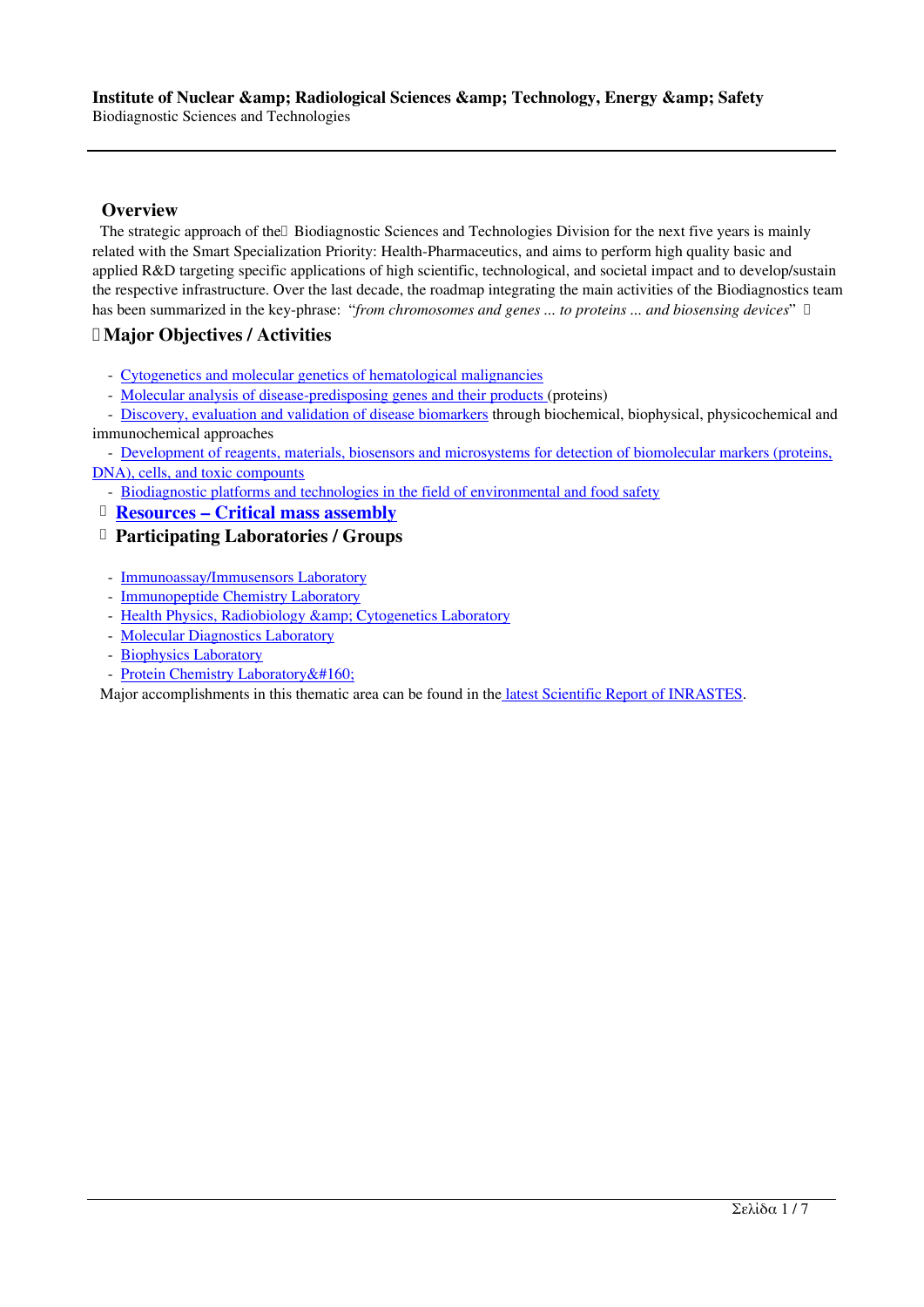### **Cytogenetics and molecular genetics of hematological malignancies**

 - Conventional (karyotype) and molecular (FISH) cytogenetic analyses of hematological malignancies for the identification and characterization of chromosomal abnormalities in hematologic malignancies.

 - Characterization of genomic rearrangements in hematologic malignancies by molecular genetics for diagnosis, prognosis, treatment selection and follow up of the patients.

 - Discrimination of early and late leukemia-associated genomic lesions in order to elucidate aberrations responsible for disease evolution.

 - Investigation of polymorphisms of detoxifying and DNA repair genes as predisposing factors for the development of human malignancy.

 - Epigenetic analysis of malignant hemopathies for the elucidation of genetic mechanisms involved in leukemogenesis.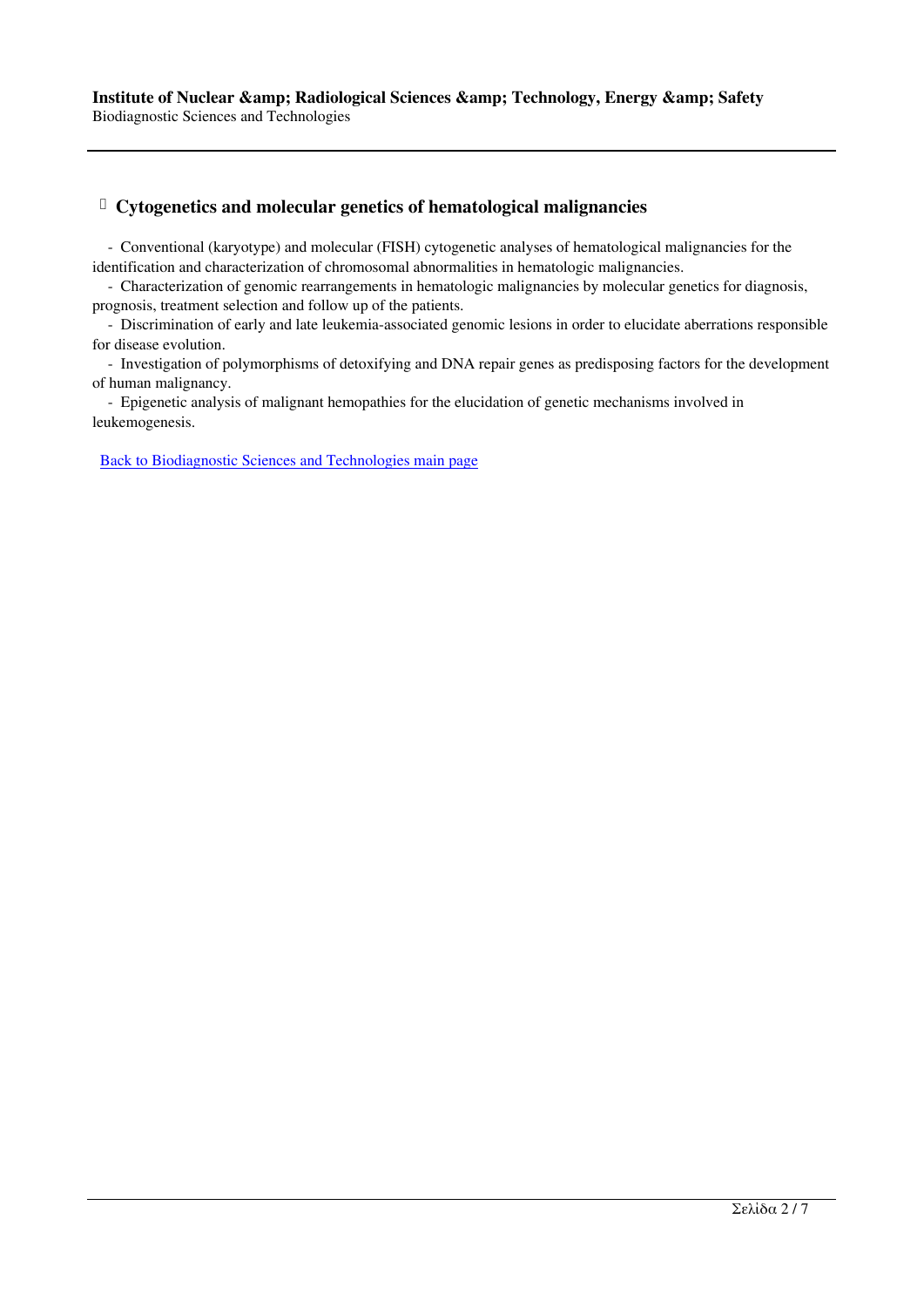### **Molecular analysis of disease-predisposing genes and their products (proteins)**

 - Development of new Next Generation Sequencing methods of Partial or Whole Exome Analysis in breast-ovarian cancer patients with strong family history of cancer.

 - Development and validation of novel antimicrobial therapeutics exploiting immune modulators (e.g. proteins/peptides) that affect pathogen virulence, disease progression and microbial immune surveillance.

 - Evaluation of novel diagnostic and/or immunotherapeutic agents for disease stratification (staging), clinical prognosis or radiotherapy response (e.g. radiomodifying effect of inflammatory agents in therapy-resistant tumors).

 - To develop potent and selective inhibitors and activity probes that can be used to follow and manipulate biochemical pathways we are currently investigating (i.e. antigen presentation, lipid metabolism) to provide therapeutic and diagnostic tools.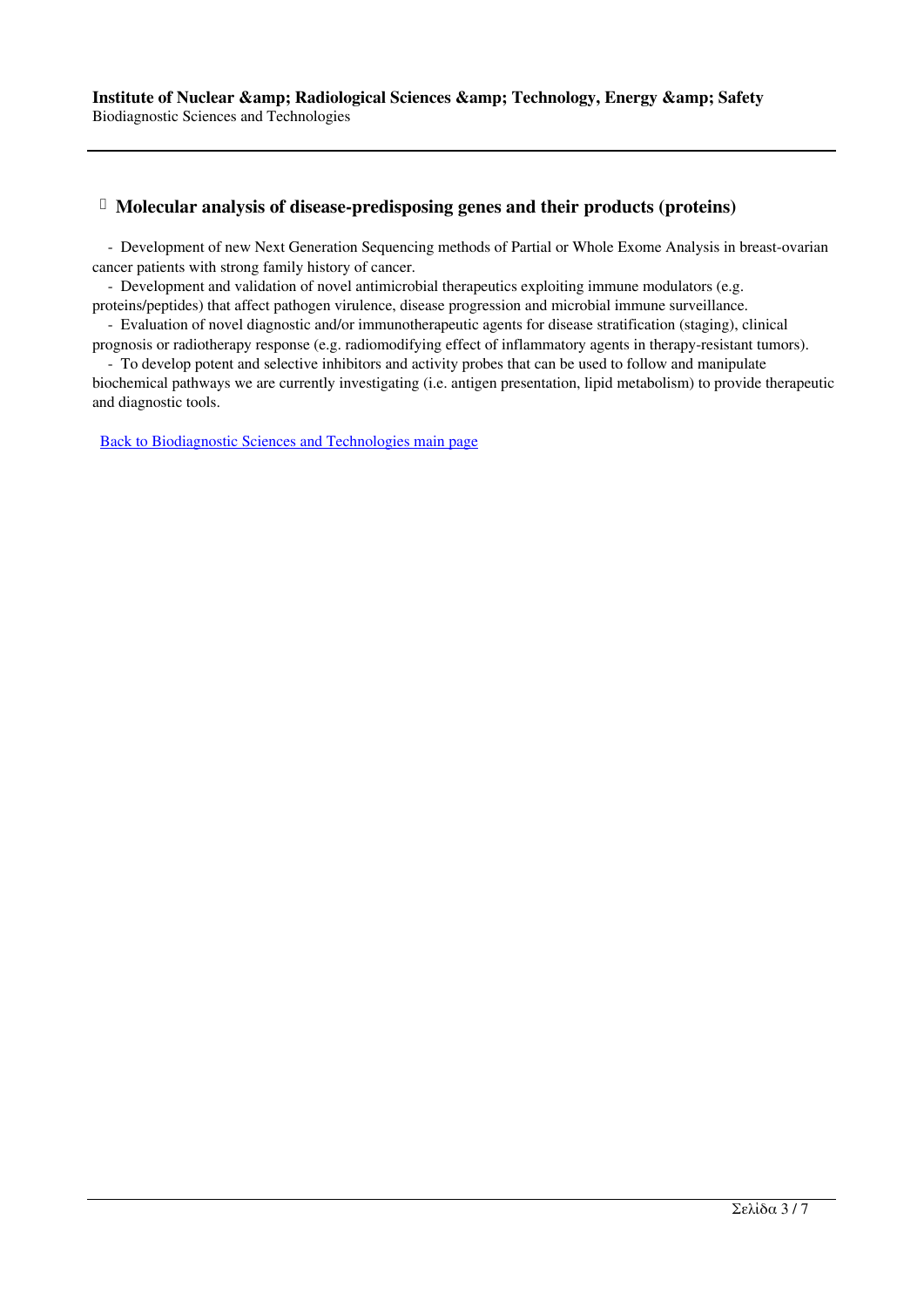# **Discovery, evaluation and validation of disease biomarkers through biochemical, biophysical, physicochemical and immunochemical approaches**

 - To validate and complement newly communicated genetic or clinical association studies by providing structure and mechanism-based insight that can establish the diagnostic and prognostic value of protein biomarkers for human diseases. (Specific projects: adaptive immune response, lipid metabolism).

 - To develop biomolecular tools (e.g. peptide derivatives capable of being radiolabeled, well-characterized anti-peptide antibodies, etc.) for studying marker-molecules with diagnostic and/or therapeutic potential (e.g. neuroprotective and immunomodulating peptides, proteins related with cardiovascular diseases, etc.)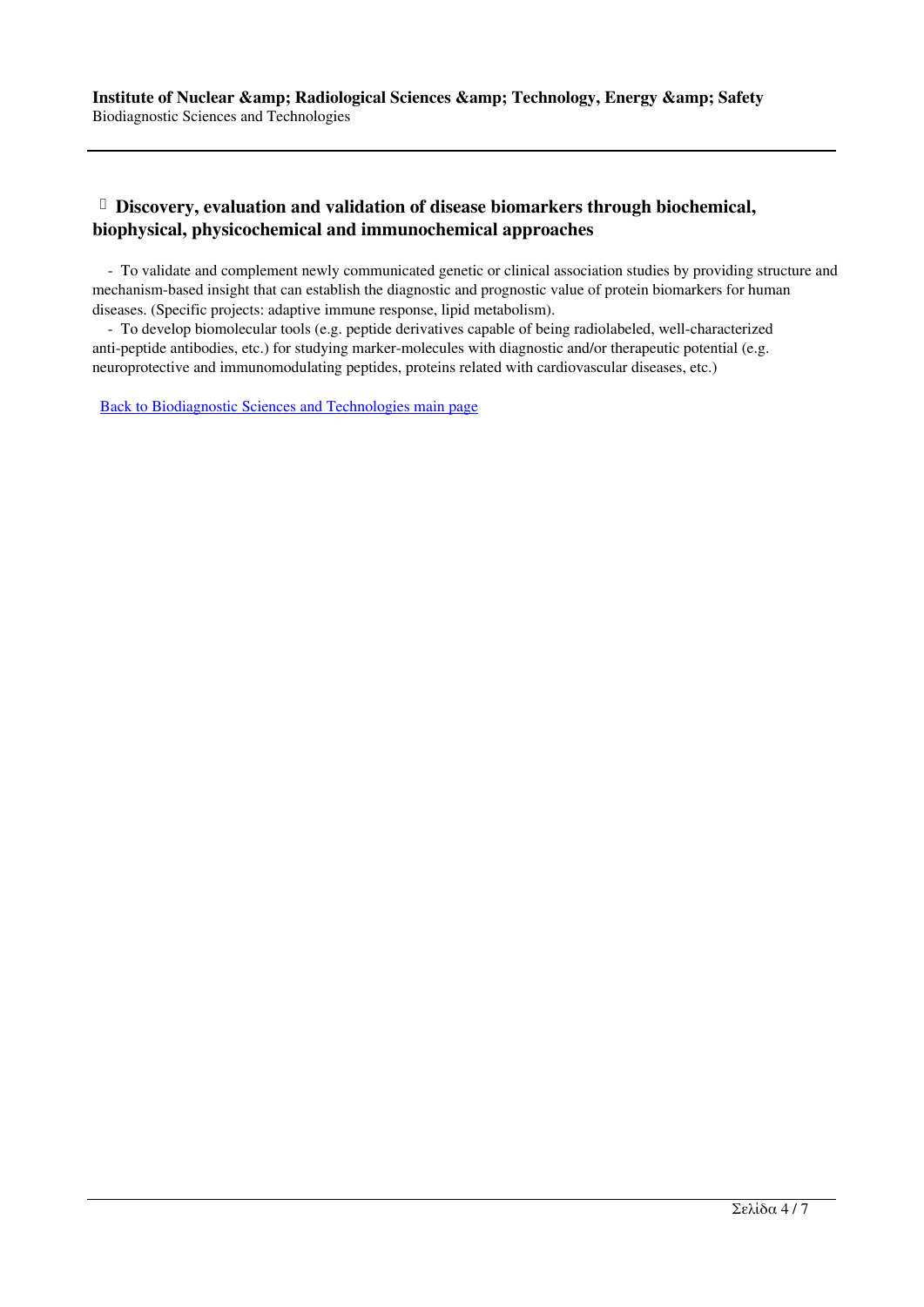## **Development of reagents, materials, biosensors and microsystems for detection of biomolecular markers (proteins, DNA), cells, and toxic compounts**

 - Development of immunochemical reagents (special immunizing and coating haptens, anti-hapten antibodies, hapten-dendrimer coating conjugates, etc.) for application to immunosensing techniques for determining low molecular weight substances with diagnostic and/or therapeutic potential (or highly toxic for human health).

 - Development and evaluation of fully-integrated Mach-Zehnder interferometers on silicon chips and fabrication of a portable device aiming to on-site detection of food contaminants and specifically of three categories of analytes including pesticides in grapes and wines, mycotoxins in beer and cereals, and allergens in rinse water and baby milk formulas.

 - Development of integrated Young interferometers and application for the simultaneous detection of four pesticides in drinking water samples

 - Development of label-free sensor system based on White Light Interference Spectroscopy for certain cardiac (e.g. CRP) and thrombotic episode markers (e.g. C3b) determination in human serum.

 - Microsystem based on nano-textured polymeric substrates for the isolation and selective growth of rare cells from complex matrices.

- Development and characterization of soft, nanostructured biomimetic materials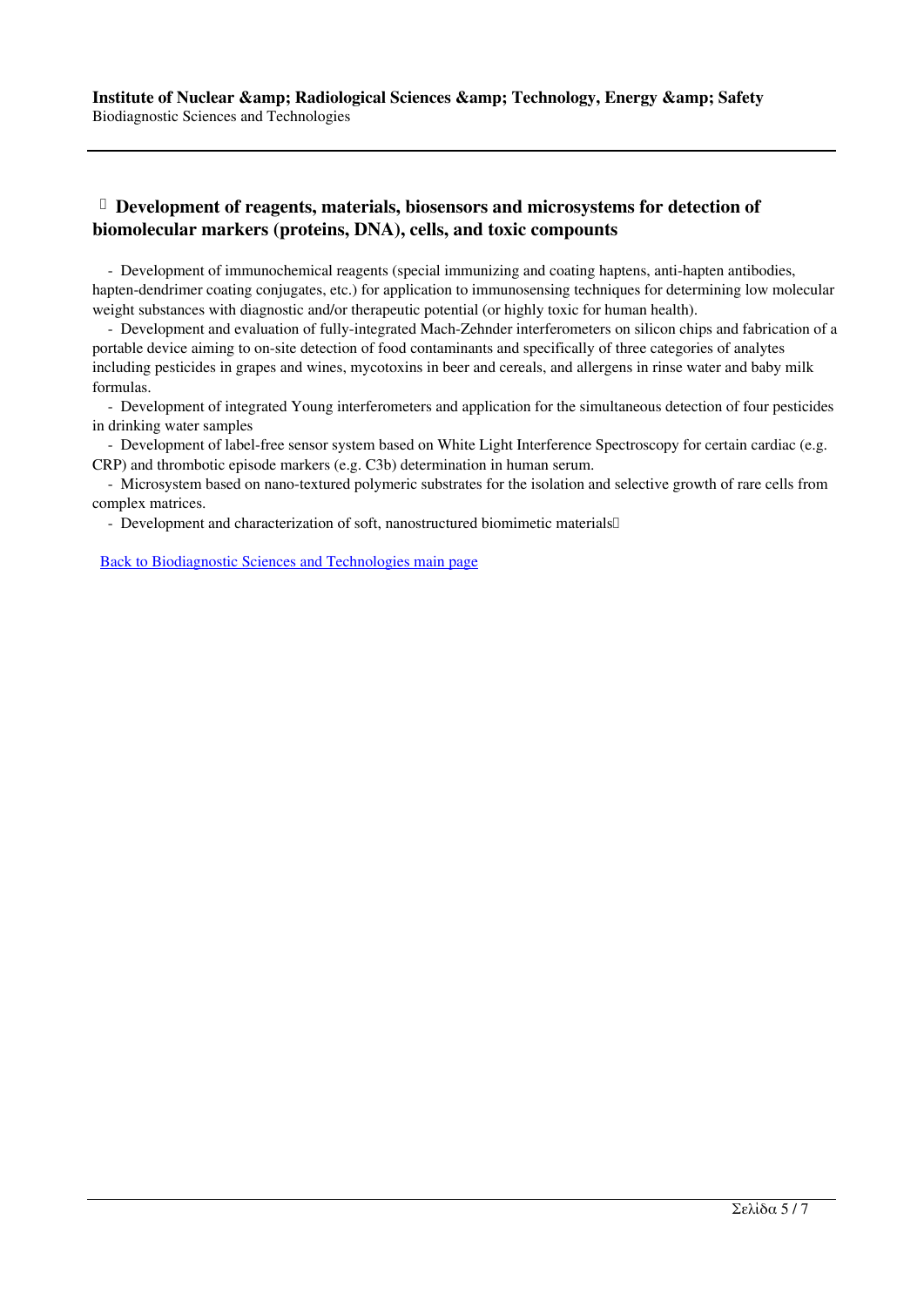#### **Biodiagnostic platforms and technologies in the field of environmental and food safety**

 After the convergence of the two Institutes, in line with the strategic objectives of INRASTES, the Biodiagnostics team has managed to develop new synergies and exploit its biodiagnostic platforms and technologies in the field of environmental and food safety. Thus, its portfolio was expanded to include:

- detection of substances harmful for human health and
- study of the effects of hazardous chemicals on the human genetic material.

 Indeed, this effort has been already crowned with success as indicated by three research proposals in the aforementioned field recently funded by EU and GSRT.